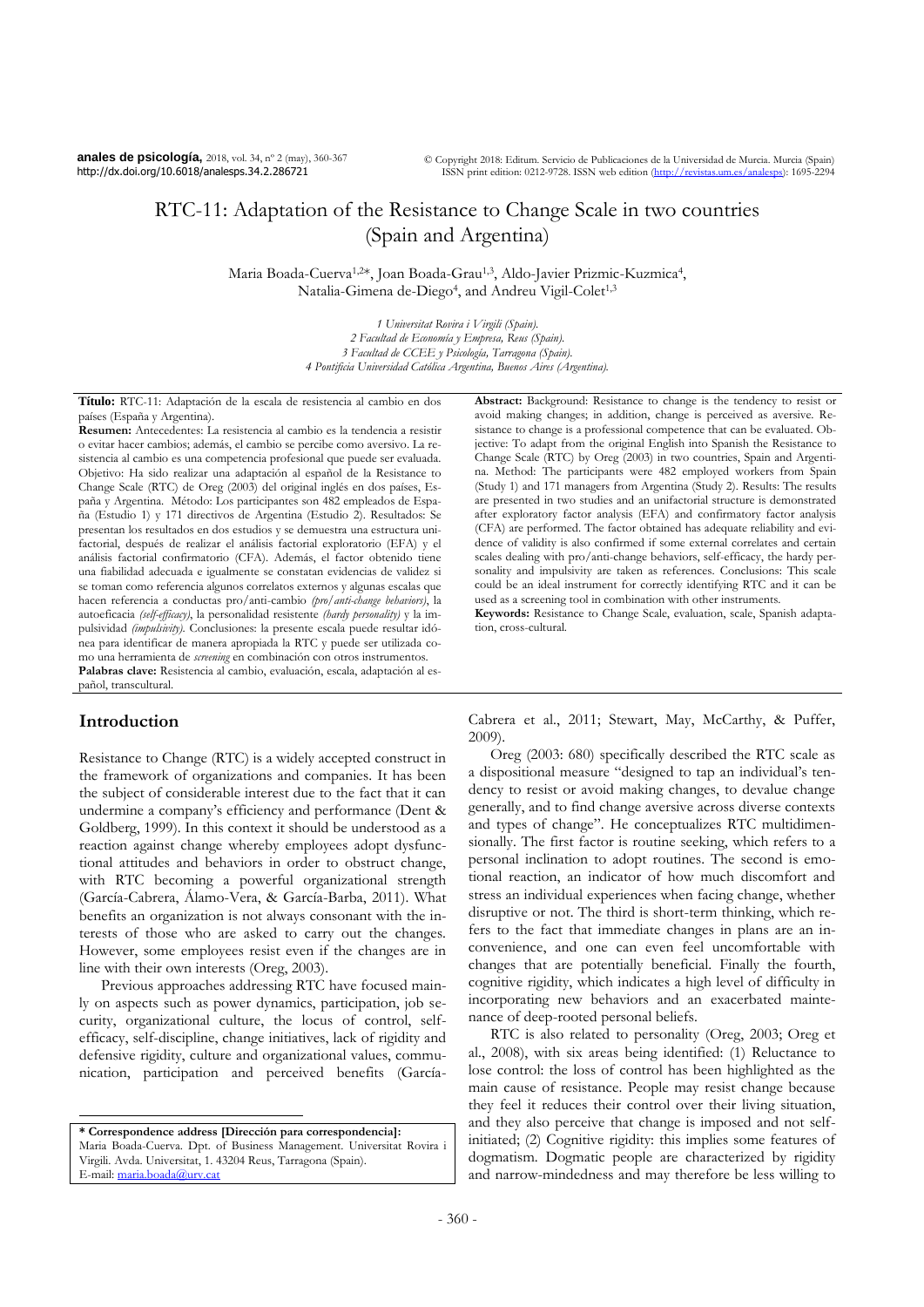adapt to new situations; (3) Lack of psychological resilience: change is a stressor, so resilience must predict the ability to cope with change. The most resilient people are more willing to change; (4) Intolerance to the adjustment period involved in change: some people resist change because it often means working more in the short term. New tasks require learning and adjustment, and some people are able to withstand better the adjustment period; (5) Preference for low levels of stimulation and novelty: some people are adaptive and prefer well-defined, familiar work, while others are innovators and need solutions outside the given framework. People who are resistant to change will have a weak need for novelty; and (6) Reluctance to give up old habits: the renunciation of old habits is a common feature of resistance to change. Some authors have explained this reluctance by arguing that "familiarity breeds comfort". Familiar responses are incompatible when people face new stimuli, and this produces stress.

Nov and Ye (2008) found that RTC is a significant predictor of the ease of use of digital library technology among students at an American university, while Naus, van Iterson and Roe (2007) found that it was a significant predictor in a Dutch union of employees' tendencies to leave the company.

The study 1 has three objectives. Objective-1: to analyse the internal structure of the original English scale using exploratory factor analysis (henceforth EFA); Objective-2: to calculate reliability; and Objective-3: to show evidence of validity. The three objectives are based on the subsample of Spanish workers.

Finally, the study 2 has three objectives. Objective-4: To analyze the internal structure using confirmatory factor analysis (henceforth CFA); Objective-5: To calculate reliability; and Objective-6: To show evidence of validity. The three objectives are based on the subsample of Argentinian managers.

## **Study 1**

### **Method**

#### *Participants*

The sample consisted of 482 employed workers from Spain (Study 1). Table 1 summarizes the main aspects of the two subsamples.

|                    |                          | Sample 1                 | Sample 2                |
|--------------------|--------------------------|--------------------------|-------------------------|
|                    |                          | (Spain employees)        | (Argentina managers)    |
|                    |                          | $(n_1 = 482)$            | $(n_2 = 171)$           |
| Gender             | Men                      | 49.3 %                   | 44.4%                   |
|                    | Women                    | $50.7\%$                 | 55.6 %                  |
| Age (years)        |                          | $M = 41.51$ (SD = 12.48) | $M = 40.14$ (SD = 9.8)  |
| Civil status       | Married -                | 57.8%                    | 57.9 %                  |
|                    | Single                   | $31.3\%$                 | $31.6\%$                |
|                    | Divorced or separated    | $9.7\%$                  | $9.9\%$                 |
|                    | Widower/Widow            | $1.2\%$                  | $0.6\%$                 |
| Seniority (years)  | In their current job     | $M = 10.83$ (SD = 10.66) | $M = 4.95 (SD = 1.71)$  |
|                    | In their profession      | $M = 15.52$ (SD = 11.75) | $M = 7.98$ (SD = 7.84)  |
|                    | In their current company | $M = 12.43$ (SD = 11.33) | $M = 14.64$ (SD = 9.63) |
| Productive sectors | Primary                  | $7.1\%$                  | $26.9\%$                |
|                    | Secondary                | $17.9\%$                 | $32.2\%$                |
|                    | Tertiary                 | 75.0 %                   | 40.9 $\%$               |
| Company type       | Multinational            | $16.4\%$                 | 44.4 $\%$               |
|                    | State                    | $13.1\%$                 | $2.9\%$                 |
|                    | Local                    | $20.2\%$                 | $16.4\%$                |
|                    | Family business          | $20.4\%$                 | $19.9\%$                |
|                    | Cooperative              | $2.1\%$                  | $1.2\%$                 |
|                    | Public Administration    | $16.7\%$                 | 5.3 $\%$                |
|                    | Other                    | $11.1\%$                 | $9.9\%$                 |

# *Measures*

The Resistance to Change Scale (RTC-21; Oreg, 2003) was designed to measure an individual's willingness to resist changes. The original English version was translated into Spanish following the instructions for translation and backtranslation (Hambleton, Merenda, & Spielberger, 2005) and for the adaptation of instruments across cultures. The English version has 21 items and 4 factors. These factors are: routine seeking ( $\alpha = .74$ ), emotional reaction ( $\alpha = .75$ ), cognitive rigidity ( $\alpha = .84$ ) and short-term focus ( $\alpha = .74$ ). They were formatted as 5-point Likert scales ranging from 1 (*strongly disagree*) to 5 (*strongly agree*).

The RTC scale (RTC-13; Giangreco & Peccei, 2005) has a Spanish version created by Boada-Grau, Prizmic-Kuzmica, De Diego, Boada-Cuerva and Vigil-Colet (2014). It is made up of 9 items with 2 factors, these being pro-change ( $\alpha$  = .86) and anti-change behaviors ( $\alpha$  = .74). They were formatted as 5-point Likert scales ranging from 1 (*strongly disagree*) to 5 (*strongly agree*).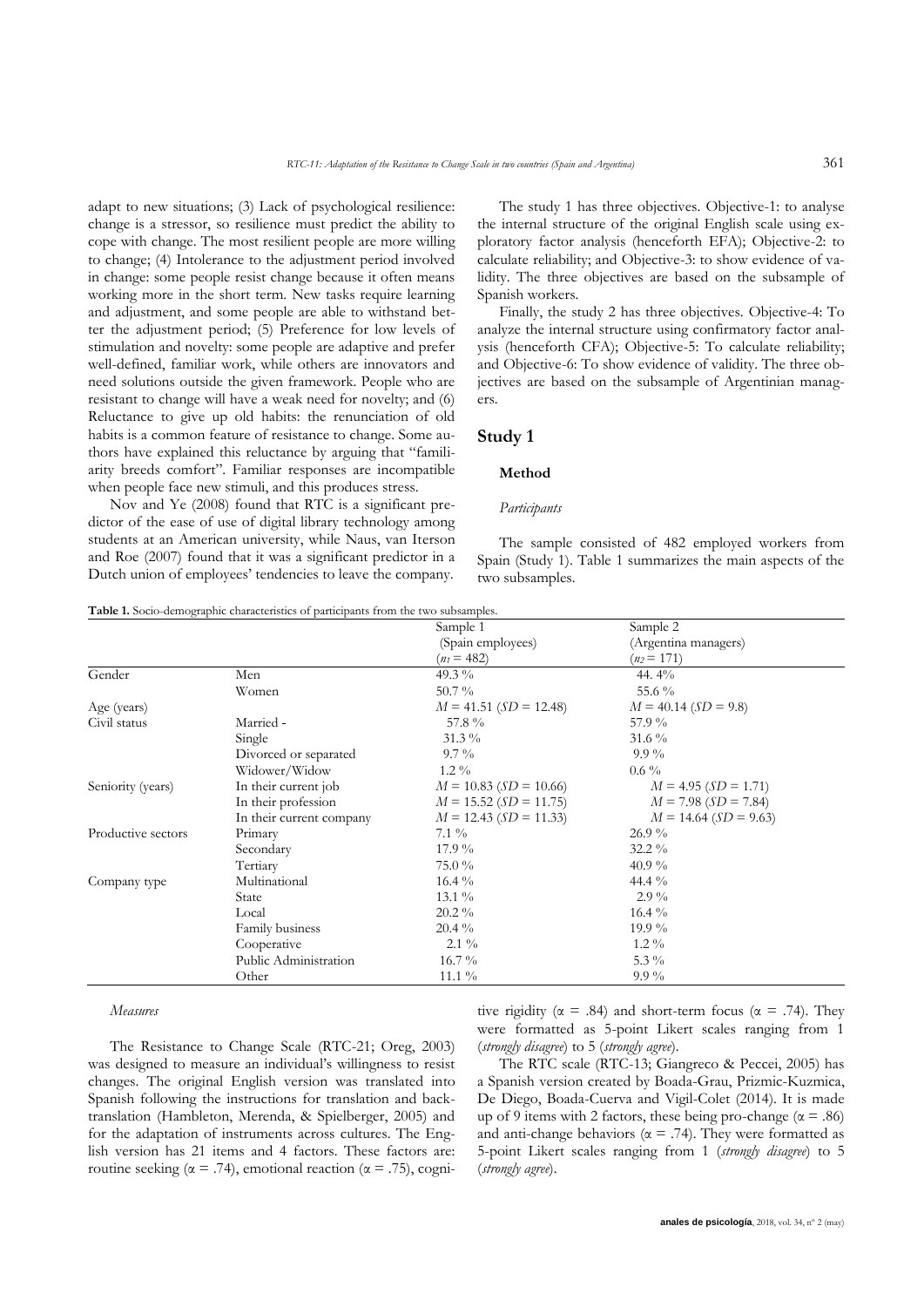The General Self-Efficacy Scale (GSES; Sanjuán, Pérez, & Bermúdez, 2000) is unifactorial, with 10 Likert-type scale items with 4 levels (*1.-False, 2.-Barely true, 3.-Rather true and 4.- True)* and an α coefficient of 0.87.

The Hardy Personality Scale (HPS; Moreno, Garrosa, & González, 2000) is made operative in three dimensions: commitment ( $\alpha = .81$ ), challenge ( $\alpha = .81$ ) and control ( $\alpha =$ .75). It has 21 items, which are answered using a Likert-type scale ranging from 1 (*completely disagree*) to 4 (*completely agree*).

The Impulsivity Inventory (DII; Dickman, 1990), in its Spanish version (Chico, Tous, Lorenzo-Seva, & Vigil-Colet, 2003), has 23 items and 2 subscales: functional impulsivity ( $\alpha$  $=$  .77; 11 items) and dysfunctional impulsivity ( $\alpha$  = .76; 12 items). The response format is dichotomous (*1=true / 0=false).*

Several external correlates in the form of questions that the respondents had to answer were also used. These were collected from Oreg (2003, 2006) and answered using a Likert scale with 5 levels (1.-*Never* to 5.-*Always*).

#### *Procedure*

Data were collected from a sample in Spain (employed workers). Sampling was used for accessibility and was nonprobabilistic. The scales were distributed during working hours with the approval of those in charge of the companies, the employees and the managers.

#### *Data analysis*

FACTOR 8.02 (Lorenzo-Seva & Ferrando, 2006) was used in Study 1 ( $n_1$  = 482) allowing, firstly, analysis using polychoric correlation matrices, which are more appropriate when items have a Likert-type response format, and secondly, the possibility of deciding how many factors to retain from the parallel analysis (Timmerman & Lorenzo-Seva, 2011). An SPSS program (23.0) was also used.

# **Results**

## *Exploratory factor analysis*

The results of Bartlett's test of sphericity (chi square, *df*   $66 = 1523.0$ ;  $p \le 0.01$ ) and the Kaiser-Meyer-Olkin (KMO) measure of sampling adequacy (.876), higher than the recommended value of .60 (Kaiser, 1970), showed the data adequacy for applying factor analysis in subsample 1. The screetest recommended a solution of one factor with eleven items (Table 2). Parallel analysis (Timmerman & Lorenzo-Seva, 2011) and the "minimum average partial" criterion showed the appropriateness of the one-factor solution.

**Table 2.** RTC-11 Short Scale: Saturations matrix, mean, standard deviation, corrected item-total correlation, skewness and kurtosis for the brief one-factor scale (RTC-11)  $(n_1 = 482)$ .

| Items                                                                                                             | (a) | (b) | (c)        | (d)                         | (e) | (f)                                | (g)      |
|-------------------------------------------------------------------------------------------------------------------|-----|-----|------------|-----------------------------|-----|------------------------------------|----------|
| 1.-Prefiero el aburrimiento a las sorpresas [I'd rather be bored than surprised].                                 | (1) |     | .510 1.543 | .954                        |     | .343 1.878                         | 3.184    |
| 2.- Si me informaran de que va a haber cambios en una de mis tareas laborales, (2)                                |     |     |            | .600 2.438 1.240 .522 0.559 |     |                                    | $-0.638$ |
| antes de saber en qué consisten realmente los cambios, probablemente me                                           |     |     |            |                             |     |                                    |          |
| sentiría estresado/a [If I were to be informed that there's going to be a signifi-                                |     |     |            |                             |     |                                    |          |
| cant change regarding the way things are done at work, I would probably feel                                      |     |     |            |                             |     |                                    |          |
| stressed.                                                                                                         |     |     |            |                             |     |                                    |          |
| 3.4 1.098 .478 1.287 631 .583 1.834 1.098 .478 1.287                                                              |     |     |            |                             |     |                                    | 0.937    |
| si creo que el cambio puede acabar beneficiándome [When someone pressures                                         |     |     |            |                             |     |                                    |          |
| me to change something, I tend to resist it even if I think the change may ul-                                    |     |     |            |                             |     |                                    |          |
| timately benefit me].                                                                                             |     |     |            |                             |     |                                    |          |
| 4. Cuando me informan de un cambio de planes, me siento un poco tenso/a (2) .695 2.204 1.095 .653 0.808           |     |     |            |                             |     |                                    | 0.015    |
| [When I am informed of a change of plans, I tense up a bit].                                                      |     |     |            |                             |     |                                    |          |
| 5.-Una vez he hecho planes, no suelo cambiarlos [Once I've made plans, I'm (3) .375 2.560 1.250 .442 0.435 -0.814 |     |     |            |                             |     |                                    |          |
| not likely to change them].                                                                                       |     |     |            |                             |     |                                    |          |
| 6.- Me estreso cuando las cosas no van de acuerdo con lo planeado [When (2) .514 2.930 1.248 .557 0.125 -1.053    |     |     |            |                             |     |                                    |          |
| things don't go according to plans, it stresses me out].                                                          |     |     |            |                             |     |                                    |          |
| 7.- A menudo me siento incómodo/a incluso con los cambios que pueden me- (3) .677 1.783 1.011 .564 1.263 0.944    |     |     |            |                             |     |                                    |          |
| jorar mi vida [Often, I feel a bit uncomfortable even about changes that may                                      |     |     |            |                             |     |                                    |          |
| potentially improve my life].                                                                                     |     |     |            |                             |     |                                    |          |
| 8.- Si mi superior cambiara los criterios para evaluar a los empleados, proba- (2)                                |     |     |            |                             |     | .632 2.104 1.144 .575 0.892 -0.030 |          |
| blemente me sentiría incómodo/a incluso si pensara que mis resultados serían                                      |     |     |            |                             |     |                                    |          |
| los mismos sin tener que trabajar más [If my boss changed the criteria for eva-                                   |     |     |            |                             |     |                                    |          |
| luating employees, it would probably make me feel uncomfortable even if I                                         |     |     |            |                             |     |                                    |          |
| thought I'd do just as well without having to do any extra work].                                                 |     |     |            |                             |     |                                    |          |
| 9.- No cambio de idea con facilidad [I don't change my mind easily].                                              | (4) |     |            | .359 2.730 1.254 .435 0.283 |     |                                    | $-0.918$ |
| 10.- Si a mitad de año me informaran de que va a haber cambios en la pro-                                         | (2) |     |            | .604 1.900 1.045 .509 1.179 |     |                                    | 0.871    |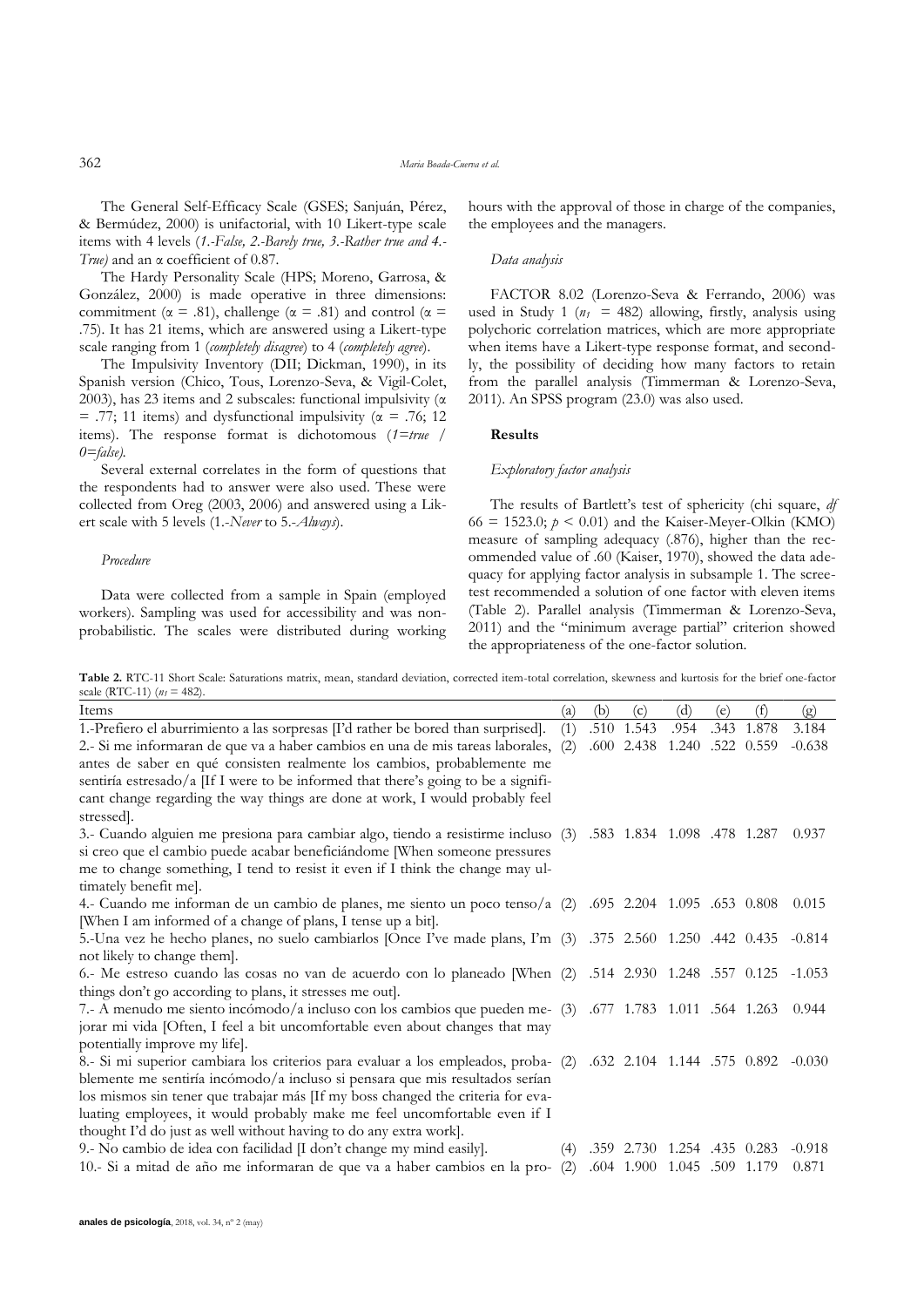| Items                                                                                                 | a)   | (b) |  | (e) | g |
|-------------------------------------------------------------------------------------------------------|------|-----|--|-----|---|
| gramación de los plazos, antes de saber en qué consistirán realmente los cam-                         |      |     |  |     |   |
| bios probablemente presumiría que los cambios serán para peor. If in the                              |      |     |  |     |   |
| middle of the work year, I were to be informed that there's going to be a                             |      |     |  |     |   |
| change in the schedule of deadlines, prior to knowing what the change actually                        |      |     |  |     |   |
| is, I would probably presume that the change is for the worse.                                        |      |     |  |     |   |
| 1.251 1.230 1.251 1.230 1.251 1.000 1.806 1.806 1.802 1.230 1.251 1.251 1.251 1.251 1.251 1.251 1.251 |      |     |  |     |   |
| rentes II like to do the same old things rather than try new and different ones.                      |      |     |  |     |   |
| Explained variation $(\%)$                                                                            | 41.2 |     |  |     |   |

(a) Oreg (2003) original scale: (1) Routine Seeking, (2) Emotional Reaction, (3) Short-Term Focus and (4) Cognitive Rigidity; (b) Loading: Spanish version (Unifactorial); (c) Mean; (d) Standard Deviation; (e) Corrected item/total correlation; (f) Skewness; (g) Kurtosis.

# *Reliability*

Cronbach's α value is .83 and the confidence interval **.81- .84** (Table 3)**. It can be seen that these are higher than the recommended value of .70 (**Nunnally & Bernstein, 1994).

# *Evidence of validity*

Evidence of validity was calculated using correlations between the RTC-11 scale and the external constructs and the contrast scale used (Table 3). There are eighteen significant correlations, of which nine are positive, e.g. age ( $r = .10$ ,  $p <$ .01), seniority in the company  $(r = .08, p < .01)$  and antichange  $(r = .17, p < .01)$ , and nine negative, e.g. "Change brings benefits to employees"  $(r = -.11, p < .01)$  and functional impulsivity  $(r = -.19, p < .01)$ .

| Table 3. RTC-11 Short Scale: Descriptive statistics, reliability, confidence intervals, socio-demographic aspects, external cor- |  |  |  |  |  |
|----------------------------------------------------------------------------------------------------------------------------------|--|--|--|--|--|
| relates and some scales in both subsamples.                                                                                      |  |  |  |  |  |

|                            |                                                                                                                  | $RTC-11$           |                        |  |  |
|----------------------------|------------------------------------------------------------------------------------------------------------------|--------------------|------------------------|--|--|
|                            |                                                                                                                  | $n_1 = 482$ (Spain | $n_2$ = 171 (Argentina |  |  |
|                            |                                                                                                                  | employees)         | managers)              |  |  |
| $\boldsymbol{M}$           |                                                                                                                  | 23.96              | 21.13                  |  |  |
| $\mathcal{S}\mathcal{D}$   |                                                                                                                  | 7.58               | 6.65                   |  |  |
| Reliability                |                                                                                                                  | .83                | .84                    |  |  |
| <b>Confidence Interval</b> |                                                                                                                  | $.81 - .84$        | $.80 - .87$            |  |  |
| Socio-demographic          | Age (years).                                                                                                     | $.10**$            | $-.03$                 |  |  |
| aspects                    | Seniority in their current job (years).                                                                          | $.08**$            | .00.                   |  |  |
|                            | Seniority in their current company (years).                                                                      | $.08**$            | .01                    |  |  |
|                            | In general terms, do you feel healthy?                                                                           | $-.11**$           | $-.05$                 |  |  |
| External correlates        | Considering happiness, how happy are you with your life?                                                         | $-.09**$           | $-.18*$                |  |  |
|                            | How often do you take work home?                                                                                 | .03                | .00.                   |  |  |
|                            | I think change is a good idea.                                                                                   | $-.20**$           | $-.19*$                |  |  |
|                            | Change brings benefits to employees.                                                                             | $-.11**$           | $-.19*$                |  |  |
|                            | Managers and workers have been involved enough in the implementa-                                                | .00.               | $-15*$                 |  |  |
|                            | tion of change in the company.                                                                                   |                    |                        |  |  |
|                            | Change needs to be implemented.                                                                                  | $-.10**$           | $-.06$                 |  |  |
|                            | Change brings challenges and opportunities to the organization.                                                  | $-.05$             | $-00$                  |  |  |
|                            | I have been involved enough in the implementation of some change in                                              | $-.06$             | $-0.09$                |  |  |
|                            | the company.                                                                                                     |                    |                        |  |  |
|                            | I prefer a low-risk/high-security job with a steady salary over a job that<br>offers high risks and high rewards | $.31**$            | $.31**$                |  |  |
|                            | In this complicated world of ours the only way we can know what's go-                                            | $.18**$            | .13                    |  |  |
|                            | ing on is to rely on leaders or experts who can be trusted.                                                      |                    |                        |  |  |
|                            | A really satisfying life is a life of problems. When one is solved, one<br>moves on to the next problem.         | .06                | $-.02$                 |  |  |
|                            | I view risk on a job as a situation to be avoided at all costs                                                   | $.36**$            | $.40**$                |  |  |
|                            | My blood boils whenever a person stubbornly refuses to admit he's                                                | $.30**$            | $.39**$                |  |  |
|                            | wrong                                                                                                            |                    |                        |  |  |
|                            | It's satisfying to know pretty much what is going to happen on the job<br>from day to day                        | $.52**$            | $.50**$                |  |  |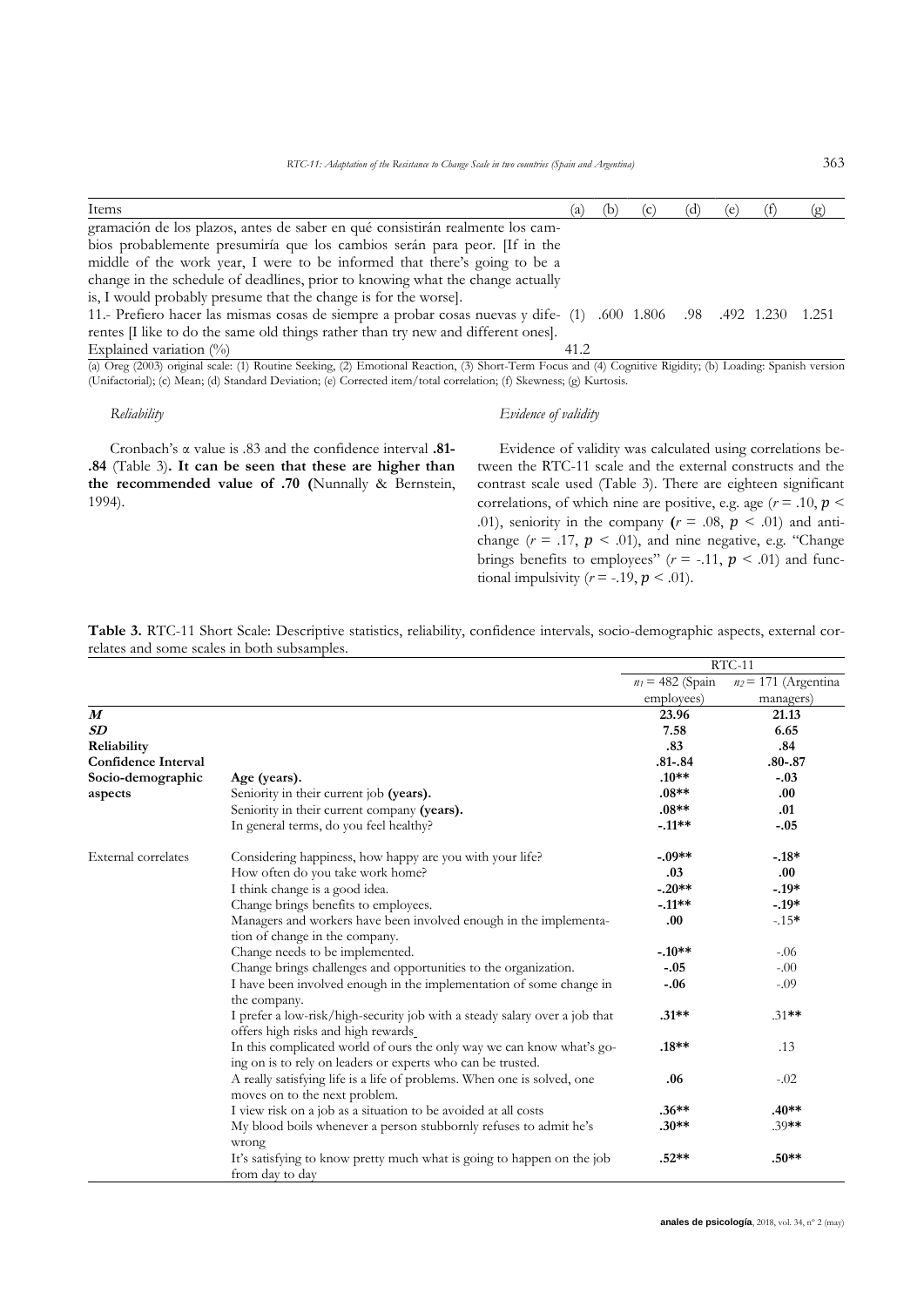364 *Maria Boada-Cuerva et al.*

|                             |               | $RTC-11$           |                        |  |  |
|-----------------------------|---------------|--------------------|------------------------|--|--|
|                             |               | $n_1 = 482$ (Spain | $n_2$ = 171 (Argentina |  |  |
|                             |               | employees)         | managers)              |  |  |
| Resistance to Change        | Pro-change    | $-.04$             | $-.18*$                |  |  |
| Scale                       | Anti-change   | $.17**$            | $.15*$                 |  |  |
| General Self-Efficacy Scale |               | $-.09**$           | $-.20**$               |  |  |
| Hardy Personality           | Commitment    | .03                | ----                   |  |  |
|                             | Challenge     | $-.25**$           | ----                   |  |  |
|                             | Control       | $-16**$            | ----                   |  |  |
| DII                         | Functional    | $-.19**$           | ----                   |  |  |
|                             | Dysfunctional | .02                | ----                   |  |  |
| ** $p < .01$ ; * $p < .05$  |               |                    |                        |  |  |

# **Study 2**

## **Method**

## *Participants*

The subsample of Argentinian managers consisted of 171 participants (44.4% men and 55.6% women). The average age was 40.14 years ( $SD = 9.8$ ). Table 1 summarizes the main socio-demographic aspects.

# *Measures*

To assess construct validity, the following scales were used: the Resistance to Change Scale-RTC-21(Oreg, 2003), the Resistance to Change Scale-RTC-13 (Boada-Grau, Prizmic-Kuzmica, De Diego, Boada-Cuerva, & Vigil-Colet, 2014; Giangreco & Peccei, 2005), and the General Self-Efficacy Scale (Baessler & Schwarzer, 1996; Sanjuán, Pérez, & Bermúdez, 2000). External correlates were also used (Oreg, 2003, 2006).

#### *Procedure*

Data were collected from a sample in Argentina (managers). Sampling was used for accessibility and was nonprobabilistic.

#### *Data analysis*

Mplus (Version 6.12) was used in Study 2. A confirmatory factor analysis was performed, obtaining a latent unifactorial-type structure. Structural equation modeling (SEM) has

advantages when testing the properties of a scale and thus provides a method for examining the underlying structure of the latent variables. These are factors that cannot be directly measured but which can be estimated by other manifest variables (Schumacker & Lomax, 1996).

To assess the fit of the model, goodness-of-fit indices were used in combination with the Satorra-Bentler χ2 statistic. We used the comparative fit index (CFI), the root mean square error of approximation (RMSEA), and the RMSEA 90% confidence interval. Values between .90 and .94 for the CFI indicate adequate fit, whereas values of .95 and higher indicate excellent fit. Values lower than .10 for the RMSEA indicate acceptable fit, values lower than 0.08 indicate good fit, and values lower than .05 indicate excellent fit. The RMSEA 90% confidence interval (CI) was also used to assess hypotheses of very close fit (RMSEA < 0.05) and no fit.

# **Results**

# *Confirmatory factor analysis*

We carried out a confirmatory factor analysis (CFA) based on structural equations in order to verify the appropriateness of the 1-factor structure (Figure 1). We made use of the following goodness-of-fit indicators: the Tucker-Lewis Index (TLI) (Lévy-Mangin & Varela-Mallou, 2006), the Comparative Fit Index (CFI) (Lévy-Mangin & Varela-Mallou, 2006) and the Root Mean Square Error of Approximation (RMSEA) (Fan & Sivo, 2007). Figure 1 shows the following indicators (RMSEA = .05; CFI = .96 and TLI = .95), which confirm an acceptable fit of the model whereby all the indicators are close to values considered acceptable. In addition, all the saturations range between .48 and .78.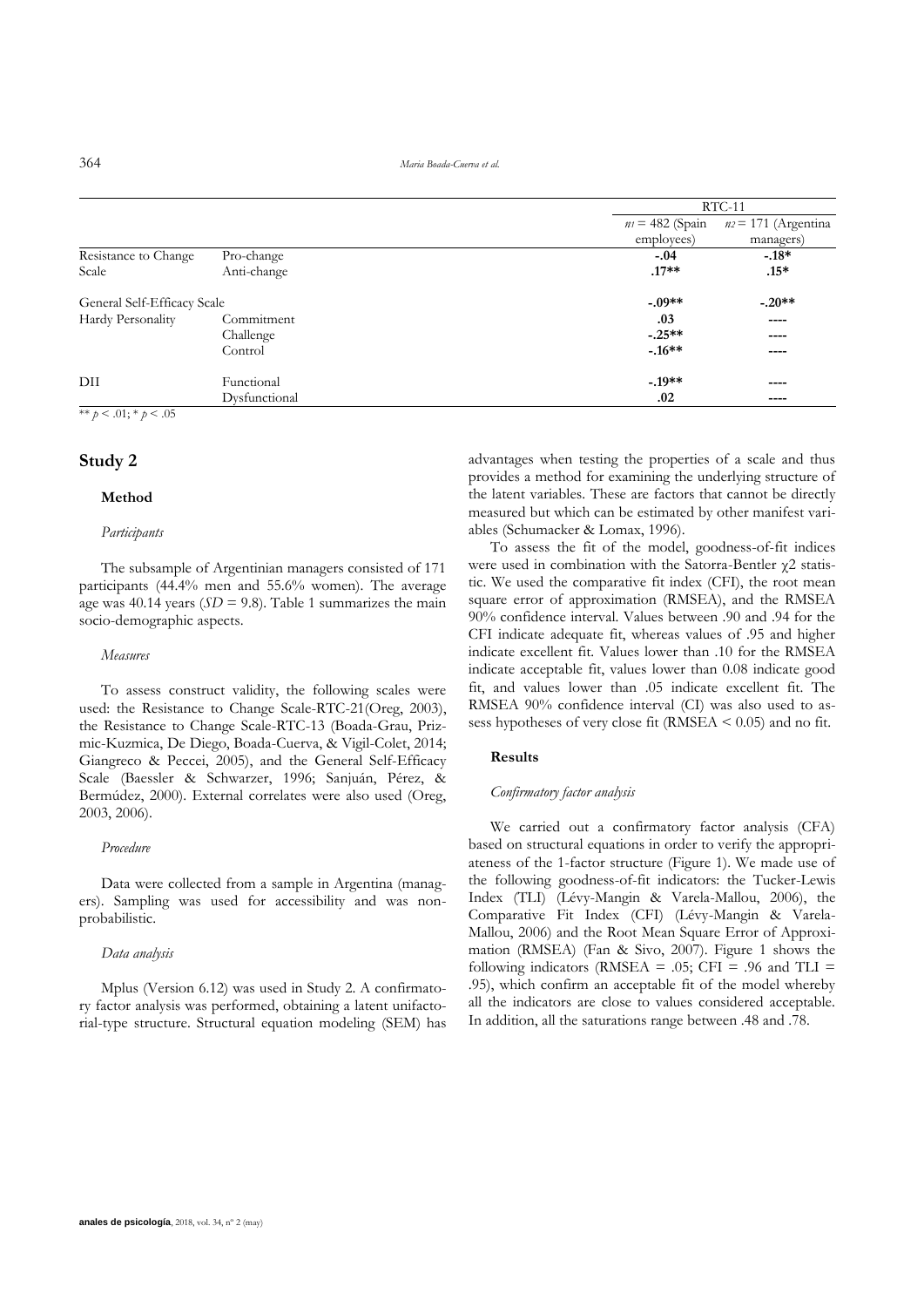

**Figure 1**. Confirmatory factor analysis of the RTC-11 scale  $(p_2 = 171)$  (chi-square = 548.651;  $df = 55$ ; P-value = .0000; RMSEA = .05; CFI = .96 and TLI = .95).

# *Reliability*

In this sample Cronbach's α value was .84 and the confidence interval **.80-.87 (Table 3). The values are therefore higher than the recommended value of .70 (**Nunnally & Bernstein, 1994).

# *Evidence of validity*

The external constructs and contrast scales are shown in Table 3. Evidence of validity has been calculated using correlations. Eleven significant correlations are shown, of which five are positive, e.g. "It's satisfying to know pretty much what is going to happen on the job from day to day"  $(r = .50, )$  $p < .01$ , "I view risk on a job as a situation to be avoided at all costs" ( $r = .40$ ,  $p < .01$ ) and anti-change ( $r = .15$ ,  $p < .05$ ). The six negative correlations include, for example, "Considering happiness, how happy are you with your life?"  $(r = -18,$  $p < .05$ ) and general self-efficacy ( $r = -.20$ ,  $p < .01$ ).

# **Discussion (Study 1 and Study 2)**

This research examined the factorial structure and other psychometric properties of the RTC-11 scale. The results support that the scale has an internal structure of one factor, adequate reliability and, in addition, appropriate evidence of validity. The RTC-11 scale is a tool for assessing resistance to change of employees and managers. RTC is understood as a preference for boredom over surprise, a denial of the benefits of labour changes, the appearance of tension and stress when facing changes, the maintenance of planned scenarios, the appearance of discomfort when faced with changes, and doing things as usual. It is the first time that this scale has been presented in a Spanish-speaking sample resident in Spain and Argentina.

Objective 1 (Study 1) was to prove empirically the internal structure of the original English scale. The EFA results do not support the English four-factor model by Oreg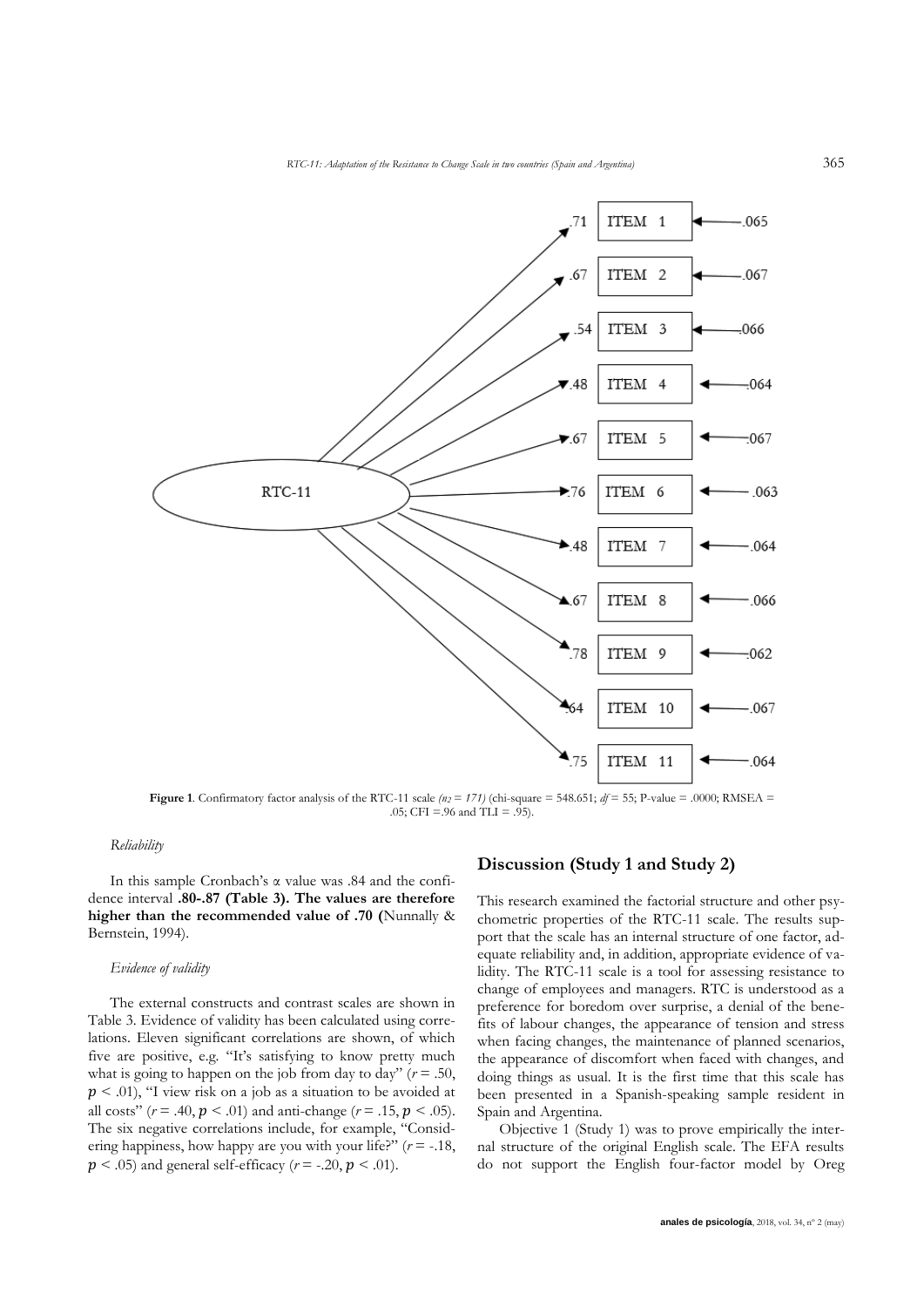(2003), or the three-factor model obtained by Stewart, May, McCarthy and Puffer (2009) in a Russian-speaking sample (Russia and Ukraine). The Spanish version we present is unifactorial. The first objective is therefore not achieved.

Objective-2 (Study 1) and Objective-5 (Study 2) were to analyze reliability. The overall reliability of the scale in Spanish in the two subsamples is .83 and .84 respectively. In the English version, total reliability is .92 (Oreg, 2003) and .86 (Oreg & Sverdlik, 2011). The Russian version has a reliability of between .55 and .69 (Stewart et al., 2009). Objectives 2 and 5 are therefore confirmed, since the reliability of the Spanish version is optimal.

Objective-3 (Study 1) and Objective-6 (Study 2) were to show evidence of validity. In terms of these objectives, the data resulting from the present study generally indicate that the factor from the scale analyzed is significantly associated with other scales and external correlates. Both objectives are therefore confirmed (3 and 6).

Objective-4 (Study 2) was to analyze the internal structure using CFA (RMSEA = .05; CFI = .96 y TLI = .95). The best structure was the one-factor structure. In this regard the present objective is confirmed, since the EFA from Objective-1 (Study 1) is corroborated. The CFI index of the Rus-

# **References**

- Baessler, J., & Schwarcer, R. (1996). Evaluación de la autoeficacia: Adaptación española de la escala de Autoeficacia General. *[Evaluation of selfefficacy: Spanish adaptation of the scale of General Self-efficacy.]. Ansiedad y Estrés, 2*, 1-8.
- Boada-Grau, J., Prizmic-Kuzmica, J., De Diego, N., Boada-Cuerva, M., & Vigil-Colet, A. (2014). *An empirical approach to resistence to change.* Tarragona: Rovira i Virgili University. Unpublished.
- Chico, E., Tous, J.M., Lorenzo-Seva, U., & Vigil-Colet, A. (2003). Spanish adaptation of Dickman's impulsivity inventory: its relationship to Eysenck's personality questionnaire. *Personality and Individual Differences, 35,*  1883-1892. [http://dx.doi.org/10.1016/S0191-8869\(03\)00037-0](http://dx.doi.org/10.1016/S0191-8869(03)00037-0)
- Dent, E. B., & Goldberg, S. G. (1999). Challenging "resistance to change". *Journal of Applied Behavioral Science*, *35*, 25-41.
- Dickman, S. J. (1990). Functional and dysfunctional impulsivity: personality and cognitive correlates. *Journal of Personality and Social Personality, 58*, 95- 102[. http://dx.doi.org/10.1037/0022-3514.58.1.95](http://dx.doi.org/10.1037/0022-3514.58.1.95)
- Fan, X., & Sivo, S.A. (2007). Sensitivity of fit indices to model misspecification and model types. *Multivariate Behavioral Research*, *42,* 509-529.
- García-Cabrera, A.M., Álamo-Vera, F.R., & García-Barba, F. (2011). Antecedents of resistance to change: Personality and context factors. *Cuadernos de Economía y Dirección de la Empresa, 14,* 231-246. http://dx.doi.org/10.1016/j.cede.2011.02.007
- Giangreco, A., & Peccei, R. (2005). The nature and antecedents of middle manager resistance to change: Evidence from an Italian context. *International Journal of Human Resource Management, 16,* 1812-1829. <http://dx.doi.org/10.1080/09585190500298404>
- Hambleton, R.K., Merenda, P.F., & Spielberger, C.D. (2005). *Adapting educational and psychological tests for cross-cultural assessment.* London: Erlbaum.
- Highhouse, S., & Gillespie, J. Z. (2008). Do samples really matter that much? In C.E. Lance & R. J. Vandenberg (Eds.), *Statistical and methodological myths and urban legends: Received doctrine, verity, and fable in the organizational and social sciences* (pp. 247–266). Mahwah, NJ: Erlbaum.
- Kaiser, H.F. (1970). A second generation little jiffy. *Psychometrika, 35,* 401- 416.
- Lévy-Mangin, J.P., & Varela-Mallou, J. (2006). *Modelización con estructuras de covarianzas en ciencias sociales. Temas esenciales, avanzados y aportaciones especia-*

sian-speaking sample (Stewart et al., 2009) from Russia (CFI  $=$  .90) and Ukraine (CFI  $=$  .94) is not as good as those found in the English sample (CFI = .96) (Oreg, 2003) and the Spanish sample (CFI = .96).

The limitations of this study are discussed below. Firstly, the use of self-reporting may have caused an increase in the association between variables due to common-method variance (Podsakoff, MacKenzie, Lee, & Podsakoff, 2003). For this reason we incorporated external correlates that mainly correlate with the scale we present. Also, self-reporting has been widely used in other research into RTC (Giangreco & Peccei, 2005; Oreg, 2003; Oreg et al., 2008; Oreg & Sverdlik, 2011). And secondly, random sampling procedures should be used in order to increase the external validity of the results. However, the use of convenience samples in the validation of scales is relatively common in research into RTC (Giangreco & Peccei, 2005; Oreg, 2006; Oreg & Sverdlik, 2011; Stewart et al., 2009). In principle, the use of these types of sample presents no important threat to the validity of the study (Highhouse & Gillespie, 2008). The choice of sampling type is usually based on the researcher's limitations, both practical and logistical.

*les [Modelling covariance structures in the social sciences. Essential and advanced topics and special contributions].* Madrid: Gesbiblo.

- Lorenzo-Seva, U., & Ferrando, P.J. (2006). FACTOR: A computer program to fit the exploratory factor analysis model. *Behavioral Research Methods, Instruments and Computers, 38,* 88-91. <http://dx.doi.org/10.3758/BF03192753>
- Moreno, B., Garrosa, E., & González, J.L. (2000). Personalidad resistente, burnout y salud [Hardiness, burnout and health]. *Escritos de Psicología*, *4,*  64-77.
- Naus, F., van Iterson, A., & Roe, R. (2007). Organizational cynicism: Extending the exit, voice, loyalty, and neglect model of employees' responses to adverse conditions in the workplace. *Human Relations*, *60*, 683-718. <http://dx.doi.org/10.1177/0018726707079198>
- Nov, O., & Ye, C. (2008). Users' personality and perceived ease of use of digital libraries: The case for resistance to change. *Journal of the American Society for Information Science and Technology*, *59*, 845-851. <http://dx.doi.org/10.1002/asi.20800>
- Nunnally, J. C., & Bernstein, I. H. (1994). *Psychometric theory.* New York: McGraw-Hill.
- Oreg, S. (2003). Resistance to change: Developing an individual differences measure. *Journal of Applied Psychology, 88,* 680-693.
- Oreg, S. (2006). Personality, context, and resistance to organizational change. *European Journal of Work and Organizational Psychology*, 15, 73-101. <http://dx.doi.org/10.1080/13594320500451247>
- Oreg, S., & Sverdlik, N. (2011). Ambivalence toward imposed change: The conflict between dispositional resistance to change and the orientation toward the change agent. *Journal of Applied Psychology, 96,* 337-349. <http://dx.doi.org/10.1037/a0021100>
- Oreg, S., Bayazit, M., Vakola, M., Arciniega, L., Armenakis, A., Barkauskiene, R., et al. (2008). Dispositional resistance to change: Measurement equivalence and the link to personal values across 17 nations. Journal of Applied Psychology, 93, 935-944. tions. *Journal of Applied Psychology*, *93*, 935-944. <http://dx.doi.org/10.1037/0021-9010.93.4.935>
- Podsakoff, P. M., MacKenzie, S. B., Lee, J. Y., & Podsakoff, N. P. (2003). Common method biases in behavioral research: a critical review of the literature and recommended remedies. *Journal of Applied Psychology, 88,* 879-903.